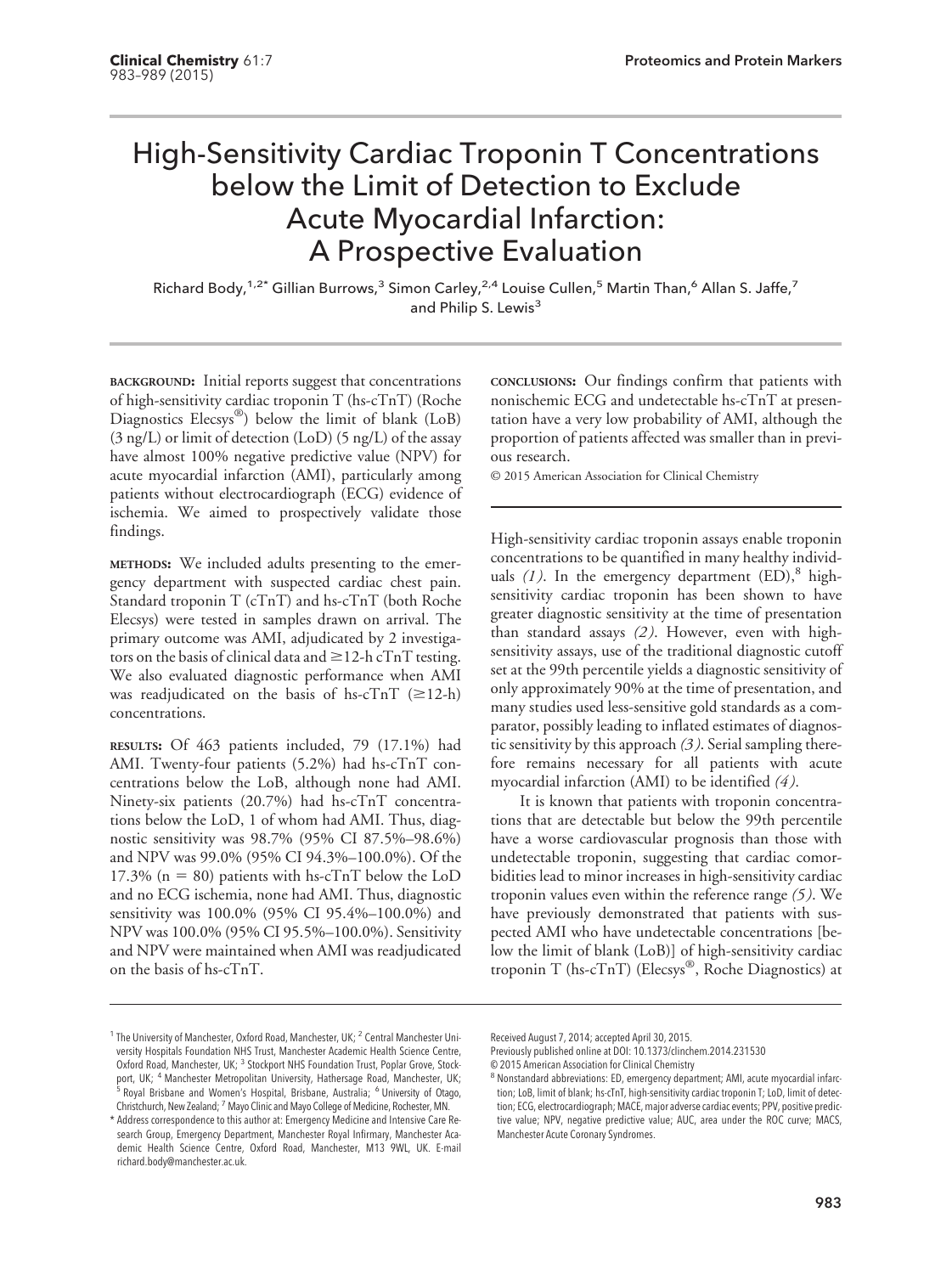the time of presentation to the ED are highly unlikely to have AMI (6). Indeed, the diagnostic sensitivity of this strategy was shown to be 100% (95% CI 95.1%– 100.0%) in an initial cohort study of 703 patients and 99.7% (99.1%–100.0%) on subsequent retrospective evaluation of the strategy in a further 915 patients. Among these 1618 patients, only 1 AMI was missed, in a patient who presented within 1 h of symptom onset. This strategy would have enabled AMI to be immediately ruled out in approximately 20% of all patients, obviating the need for serial testing, avoiding the risks of empirical antiplatelet and antithrombotic treatment, and reducing unnecessary hospital admissions. Others have provided similarly positive information, but these types of retrospective studies often have lacked late samples on large numbers of patients *(7 )*.

Recognizing the significant potential medical and medicolegal implications of implementing a strategy of a single blood test for early rule-out in clinical practice, we sought for the first time to prospectively evaluate the diagnostic sensitivity and negative predictive value of the use of an hs-cTnT cutoff set at the LoB (3 ng/L) and limit of detection (LoD) (5 ng/L), alone and in combination with electrocardiograph (ECG) findings.

## Materials and Methods

We undertook a prospective diagnostic cohort study in the ED at Stepping Hill Hospital, Stockport, UK. The primary objective of the study was to validate a clinical decision rule, which has been reported separately *(8 )*. Stepping Hill Hospital is a District General Hospital in northwest England, with approximately 87 000 ED visits per annum. We included consecutive adult patients presenting to the ED with chest pain suspected to be of cardiac origin. Patients requiring hospital admission for a concomitant medical condition were excluded, as well as those with renal failure needing dialysis, significant chest trauma with suspected myocardial contusion, or pregnancy; non-English speakers; prisoners (for ethical reasons); and those in whom all means of follow-up would be impossible. Ethics approval was obtained from the local research ethics committee (09/H1014/74), and all participants provided written informed consent.

All participants underwent testing for both hs-cTnT (fifth-generation Elecsys, Roche Diagnostics; 99th percentile 14 ng/L, CV <10% at 12 ng/L, LoB 3 ng/L, LoD 5 ng/L) and standard troponin T (cTnT, fourthgeneration Elecsys, Roche Diagnostics; 99th percentile 0.01  $\mu$ g/L, CV <10% at 0.035  $\mu$ g/L, LoD 0.01  $\mu$ g/L) at the time of arrival in the ED and 12 h after symptom onset. For hs-cTnT and the initial cTnT, serum samples were frozen at  $-70$  °C pending subsequent testing. Aliquots were initially tested after a single freeze–thaw cycle and immediately refrozen at  $-70$  °C. To address the calibration shift that subsequently became apparent, the same aliquots were retested after a second freeze–thaw cycle. hs-cTnT has been shown to be stable under these conditions *(9 )*. Before reporting our initial findings from this work, we became aware that the batch of hs-cTnT reagents used in this study had been affected by a calibration shift *(10 )*. We therefore retested aliquots of frozen serum using an unaffected batch. The retested data are reported in this article.

Clinical data were recorded by the treating physician with a custom-designed case report form. ECGs were reported at the time of presentation by the treating physician, who documented the presence or absence of findings consistent with acute myocardial ischemia or infarction. All patients were subsequently followed up by telephone, e-mail, or home visit and by chart review after 30 days.

## **OUTCOMES**

*Primary outcome.* The primary outcome of AMI was adjudicated by 2 independent investigators with all clinical, laboratory, and imaging data (including reference standard 12-h cTnT concentrations) available for review but blinded to investigational assay (hs-cTnT) results. AMI was diagnosed on the basis of a rise and/or fall of cTnT above the 99th percentile, with a minimum change between samples of  $0.02 \mu g/L$  (on the basis of the analytical characteristics of the assay), in conjunction with the appropriate clinical context, imaging evidence of myocardial infarction, or ischemic ECG changes *(11 )*. Disagreements were resolved by discussion.

*Secondary outcomes.* The secondary outcome of major adverse cardiac events (MACE) within 30 days was defined as death, incident AMI, or the need for coronary revascularization or if the treating cardiologist reported the presence of a coronary stenosis of  $>50\%$ . Finally, we examined the proportion of patients with hs-cTnT concentrations below each threshold that were given empirical treatment for a presumed acute coronary syndrome in the ED.

## STATISTICAL ANALYSIS

We assessed overall diagnostic accuracy of hs-cTnT and cTnT by ROC curve analysis with SPSS version 20.0. Diagnostic sensitivity, specificity, positive predictive value (PPV), negative predictive value (NPV), and likelihood ratios were calculated at the standard 99th percentile cutoffs (hs-cTnT and cTnT), at the LoB of the assay  $(<$ 3 ng/L, hs-cTnT only), and at the LoD of the assay (5 ng/L, hs-cTnT only) with MedCalc version 13.0.4.0 (MedCalc Software). We compared diagnostic sensitivities, specificities, and paired proportions by McNemar test and calculated confidence intervals for proportions by the modified Wald method *(12 )*.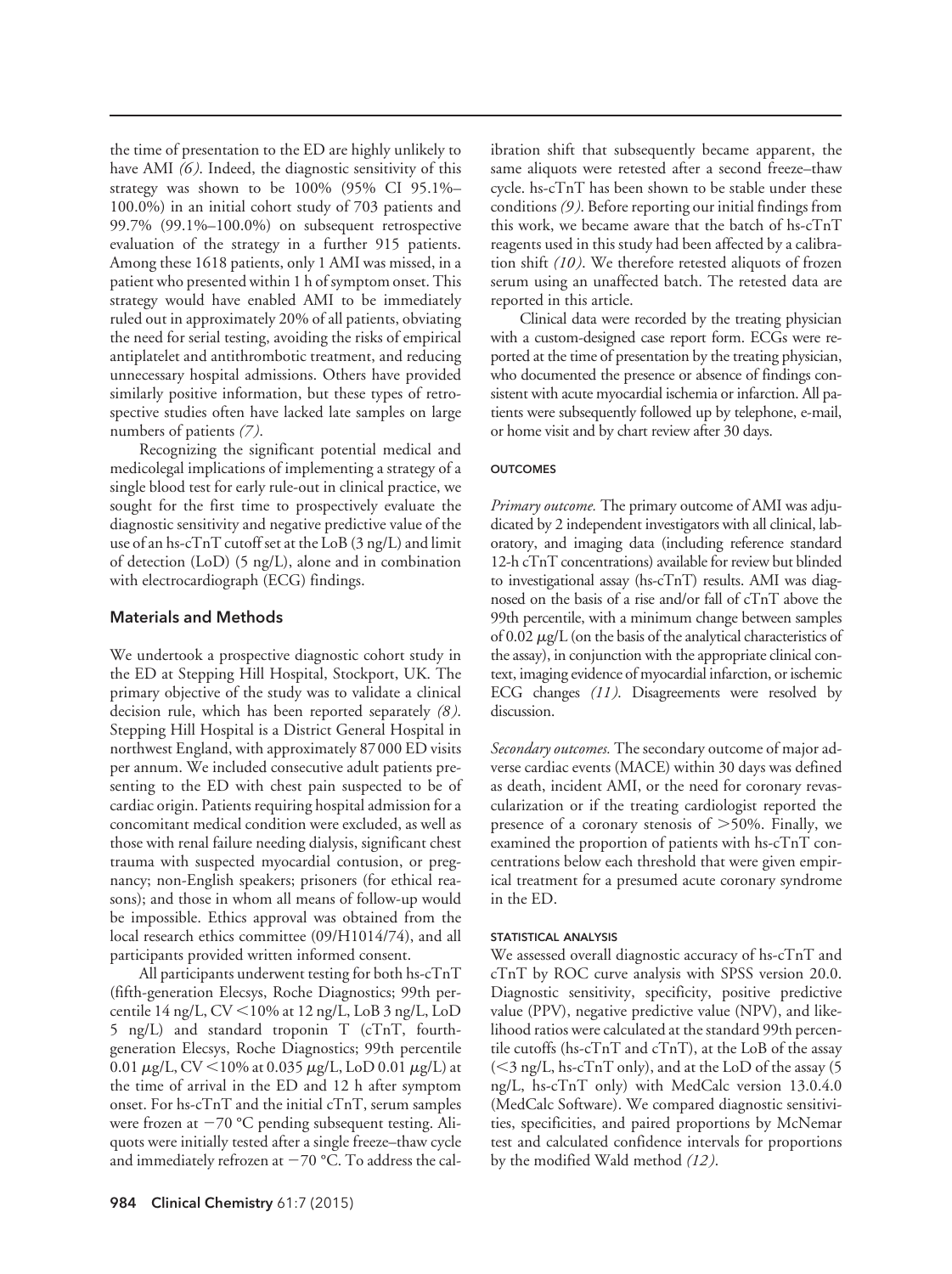

## SENSITIVITY ANALYSES

To explore the potential impact on diagnostic accuracy when hs-cTnT is used as the reference standard for AMI, we subsequently readjudicated the diagnosis of AMI on the basis of hs-cTnT concentrations (at presentation and after 12 h). A change of  $>$  9.2 ng/L was taken to represent a significant rise and/or fall on serial sampling for these purposes *(13 )*. We then evaluated the performance of the initial hs-cTnT concentration for diagnosing AMI on the basis of hs-cTnT concentrations.

In addition, we explored the impact of the calibration shift, which affected the initial batch of reagents we used to test for hs-cTnT, on our findings. To compare the results of the affected and unaffected lots, we created a Bland–Altman plot and ran a Deming regression (MedCalc). We also evaluated diagnostic performance using results from the affected lot.

# **Results**

#### DIAGNOSING AMI

We included 463 patients, admitted between April and July 2010, in the study (Fig. 1). In total,  $17.1\%$  (n = 79) patients had AMI on the basis of the cTnT results, of whom 15 had ECG changes compatible with STelevation MI (STEMI). Baseline characteristics are shown in Table 1. The area under the ROC curve (AUC) was 0.95 (95% CI 0.92– 0.98) for the admission hscTnT concentration to detect these AMIs compared with 0.84 (95% CI 0.78 – 0.90) for cTnT. The diagnostic sensitivity, specificity, PPV, and NPV of cTnT and hs-cTnT (measured at presentation) for AMI at each diagnostic cutoff are shown in Table 2. At the standard 99th percentile cutoff, hs-cTnT had significantly higher diagnostic sensitivity than  $cTnT$  ( $P < 0.0001$ ).

In this study, only 24 (5.2%) patients had hs-cTnT concentrations below the LoB  $(<$ 3 ng/L). None of those patients were subsequently diagnosed with AMI. Ninetysix (20.7%) patients had a hs-cTnT concentration below the LoD for the assay (5 ng/L). Of those patients, only 1 (1.0%) had AMI. That patient presented within 30 min of symptom onset with ECG evidence of a posterior STEMI and was immediately sent to the catheter laboratory for primary percutaneous coronary intervention.

Combining presentation hs-cTnT concentrations with ECG findings,  $4.8\%$  (n = 22) patients had a hs $cTnT$  concentration  $\leq$  ng/L and no ECG evidence of acute ischemia (none had AMI);  $17.3\%$  (n = 80) patients had both a hs- $cTnT$  concentration  $\leq$ 5 ng/L and no ECG evidence of acute ischemia (none had AMI); and 51.0%  $(n = 236)$  patients had a hs-cTnT concentration  $\leq 14$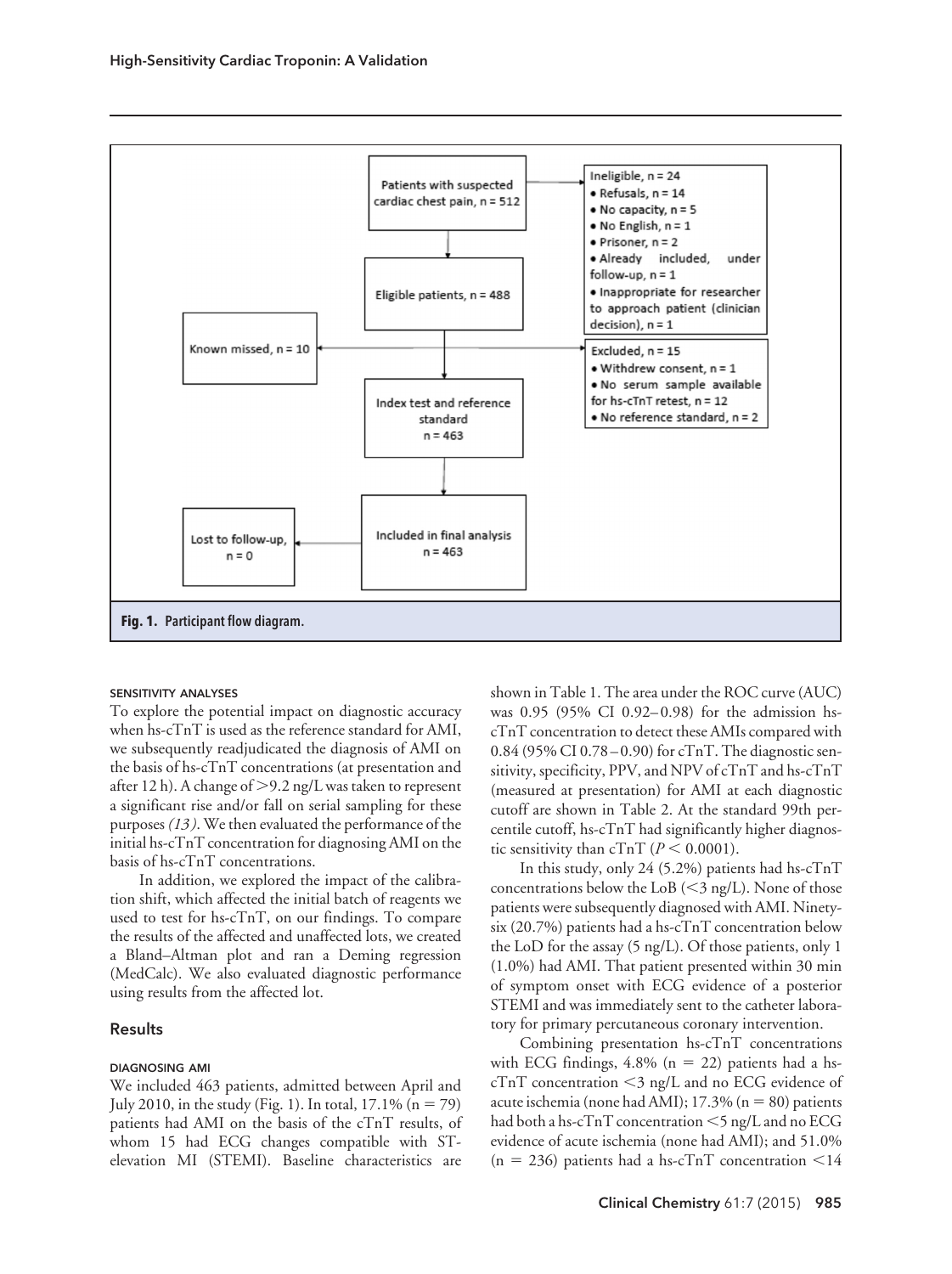| Table 1. Baseline characteristics <sup>a</sup> .                                                                                  |            |           |            |
|-----------------------------------------------------------------------------------------------------------------------------------|------------|-----------|------------|
| Variable                                                                                                                          | Total      | AMI       | No AMI     |
| n                                                                                                                                 | 463        | 79        | 384        |
| Age, years                                                                                                                        | 64 (16)    | 72 (14)   | 62(15)     |
| Men                                                                                                                               | 270 (58.3) | 50(63.3)  | 220(57.3)  |
| Previous angina                                                                                                                   | 186 (40.2) | 24 (30.4) | 162 (42.2) |
| Previous MI <sup>b</sup>                                                                                                          | 139 (30.0) | 28(35.4)  | 111(28.9)  |
| Hypertension                                                                                                                      | 197 (42.5) | 42 (53.2) | 155 (40.4) |
| Hyperlipidaemia                                                                                                                   | 186 (40.2) | 35(44.3)  | 151 (39.3) |
| Diabetes mellitus                                                                                                                 | 80 (17.3)  | 20(25.3)  | 60 (15.6)  |
| Smoking                                                                                                                           | 96(20.7)   | 18(22.8)  | 78 (20.3)  |
| Family history of coronary heart disease <sup>c</sup>                                                                             | 171 (36.9) | 22(27.8)  | 149 (38.8) |
| Previous coronary intervention                                                                                                    | 102(22.0)  | 15(19.0)  | 87(22.7)   |
| Peripheral vascular disease                                                                                                       | 15(3.2)    | 2(2.5)    | 13(3.4)    |
| Cerebrovascular disease                                                                                                           | 30(6.5)    | 4(5.1)    | 26(6.8)    |
| Chronic renal impairment                                                                                                          | 17(3.7)    | 3(3.8)    | 14(3.6)    |
| Time from symptom onset                                                                                                           |            |           |            |
| $\leq$ 3 h                                                                                                                        | 212 (45.8) | 33(41.8)  | 179 (46.6) |
| $3.01 - 6 h$                                                                                                                      | 94(20.3)   | 19(24.1)  | 75(19.5)   |
| $6.01 - 12h$                                                                                                                      | 64 (13.8)  | 11(13.9)  | 53 (13.8)  |
| >12 h                                                                                                                             | 93(20.1)   | 16(20.3)  | 77(20.1)   |
| <sup>a</sup> Data are mean (SD) or n (%).<br><sup>b</sup> Data missing in 1 patient.<br><sup>c</sup> Data missing in 12 patients. |            |           |            |

ng/L and no ECG evidence of ischemia, of whom 1 (0.4%) had AMI. The diagnostic sensitivity, specificity, PPV, and NPV of the combination of hs-cTnT and admission ECG are shown in Table 2.

## SENSITIVITY ANALYSES

On readjudication on the basis of 12-h hs-cTnT concentrations, 16.6% of patients ( $n = 77$ ) were assigned a diagnosis of AMI. The diagnostic characteristics of the

| Table 2. Diagnostic sensitivity and specificity of presentation hs-cTnT and cTnT for AMI at the different cutoffs studied, |  |
|----------------------------------------------------------------------------------------------------------------------------|--|
| with and without incorporation of initial ECG findings.                                                                    |  |

| Assay and cutoff                                                         | Sensitivity (95% CI) | Specificity (95% CI) | PPV (95% CI)      | <b>NPV (95% CI)</b> |
|--------------------------------------------------------------------------|----------------------|----------------------|-------------------|---------------------|
| cTnT                                                                     |                      |                      |                   |                     |
| $0.01 \mu g/L^a$                                                         | 70.9 (59.6-80.6)     | 92.7 (89.6-95.1)     | $66.7(55.5-76.6)$ | 93.9 (91.0-96.1)    |
| $hs\text{-}cTnT$                                                         |                      |                      |                   |                     |
| 14 ng/ $L^a$                                                             | 94.9 (87.5-98.6)     | 72.4 (67.6-76.8)     | 41.4 (34.2-49.0)  | 98.6 (96.4-99.6)    |
| $5 \text{ ng/L}^{\text{b}}$                                              | 98.7 (93.2-100.0)    | 24.7 (20.5-29.4)     | 21.3 (17.2-25.8)  | 99.0 (94.3-100.0)   |
| $3$ ng/ $L^c$                                                            | 100.0 (95.4-100.0)   | $6.3(4.1-9.2)$       | 18.0 (14.5-21.9)  | 100.0 (85.8-100.0)  |
| 14 ng/L and no ECG ischemia <sup>d</sup>                                 | 98.7 (93.2-100.0)    | $61.2(56.1 - 66.1)$  | 34.4 (28.2-40.9)  | 99.6 (97.7-100.0)   |
| <5 ng/L and no ECG ischemia <sup>d</sup>                                 | 100.0 (95.4-100.0)   | 20.8 (16.9-25.2)     | 20.6 (16.7-25.0)  | 100.0 (95.5-100.0)  |
| <3 ng/L and no ECG ischemia <sup>d</sup>                                 | 100.0 (95.4-100.0)   | $5.7(3.6-8.6)$       | 17.9 (14.5-21.8)  | 100.0 (83.9-100.0)  |
| <sup>a</sup> Cutoff set at the 99th nerrentile of a reference nonulation |                      |                      |                   |                     |

<sup>a</sup> Cutoff set at the 99th percentile of a reference population.

<sup>b</sup> Cutoff set at the limit of detection of the assay.

<sup>c</sup> Cutoff set at the limit of blank of the assay.

<sup>d</sup> AMI ruled out only if both conditions met.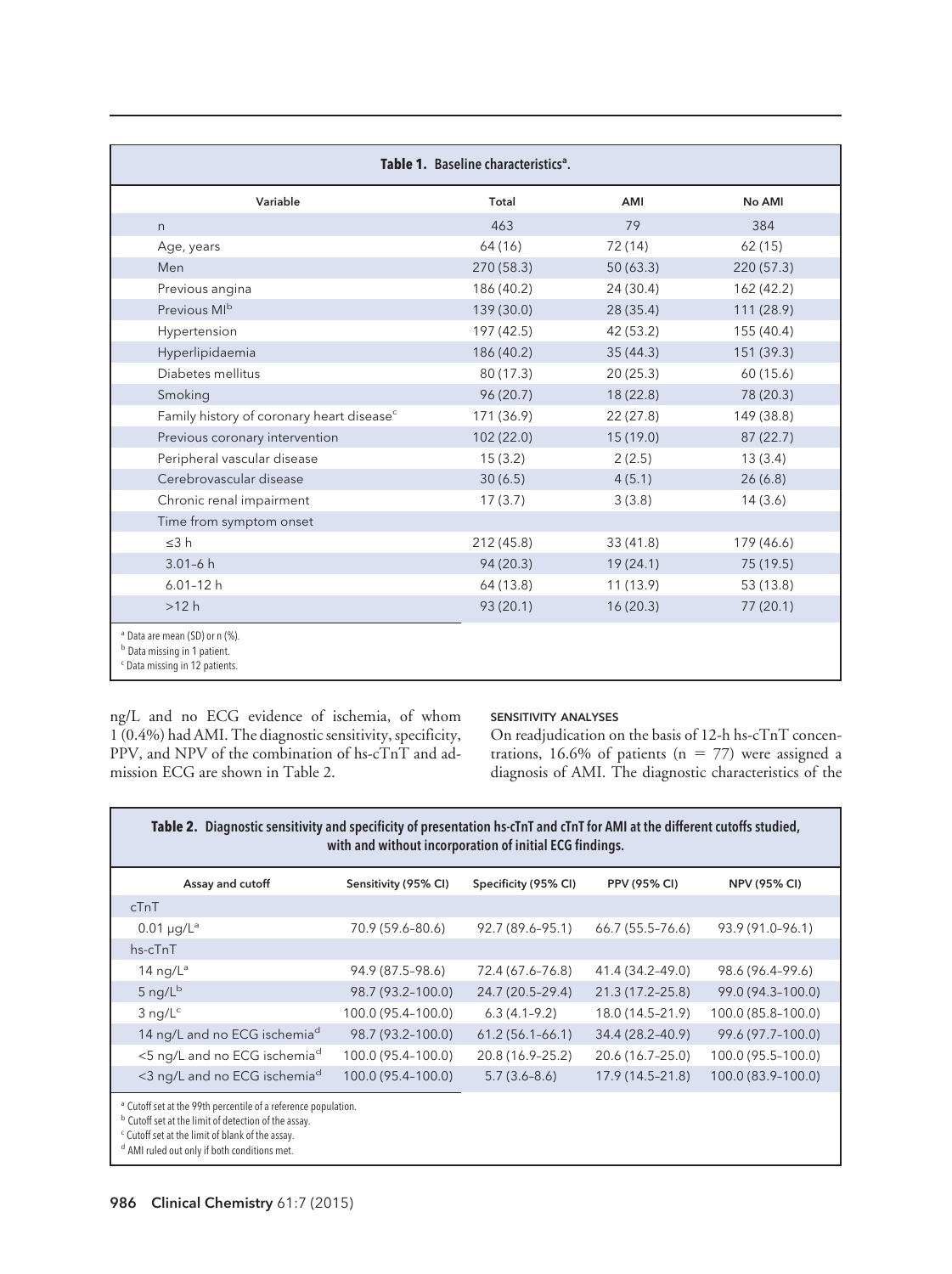| Table 3. Diagnostic sensitivity and specificity of presentation hs-crift and crift for MACE within 30 days at the different cutoffs<br>studied, with and without incorporation of initial ECG findings. |                      |                      |                  |                     |
|---------------------------------------------------------------------------------------------------------------------------------------------------------------------------------------------------------|----------------------|----------------------|------------------|---------------------|
| Assay and cutoff                                                                                                                                                                                        | Sensitivity (95% CI) | Specificity (95% CI) | PPV (95% CI)     | <b>NPV (95% CI)</b> |
| cTnT                                                                                                                                                                                                    |                      |                      |                  |                     |
| $0.01 \mu q/L^a$                                                                                                                                                                                        | 62.2 (51.9-71.8)     | 93.7 (90.7-96.0)     | 72.6 (61.8-81.8) | 90.2 (86.8-93.0)    |
| $hs\text{-}cTnT$                                                                                                                                                                                        |                      |                      |                  |                     |
| 14 ng/ $L^a$                                                                                                                                                                                            | 89.8 (82.0-95.0)     | 74.5 (69.7-78.9)     | 48.6 (41.1-56.2) | 96.5 (93.6-98.3)    |
| 5 ng/ $L^b$                                                                                                                                                                                             | 99.0 (94.5-100.0)    | 26.0 (21.6-30.9)     | 26.4 (22.0-31.3) | 99.0 (94.3-100.0)   |
| $3$ ng/ $L^c$                                                                                                                                                                                           | 100.0 (96.3-100.0)   | $3.6(2.3-5.3)$       | 13.3 (10.9-15.9) | 100.0 (85.8-100.0)  |
| 14 ng/L and no ECG ischemia <sup>d</sup>                                                                                                                                                                | 94.9 (88.5-98.3)     | $63.3(58.1 - 68.2)$  | 41.0 (34.5-47.7) | 97.9 (95.1-99.3)    |
| <5 ng/L and no ECG ischemia <sup>d</sup>                                                                                                                                                                | 100.0 (96.3-100.0)   | 21.9 (17.8-26.5)     | 25.6 (21.3-30.3) | 100.0 (95.5-100.0)  |
| <3 ng/L and no ECG ischemia <sup>d</sup>                                                                                                                                                                | 100.0 (96.3-100.0)   | $6.0(3.8-9.0)$       | 22.2 (18.4-26.4) | 100.0 (84.6-100.0)  |

| Table 3. Diagnostic sensitivity and specificity of presentation hs-cTnT and cTnT for MACE within 30 days at the different cutoffs |
|-----------------------------------------------------------------------------------------------------------------------------------|
| studied, with and without incorporation of initial ECG findings.                                                                  |

<sup>a</sup> Cutoff set at the 99th percentile of a reference population.

<sup>b</sup> Cutoff set at the limit of detection of the assay.

<sup>c</sup> Cutoff set at the limit of blank of the assay.

<sup>d</sup> AMI ruled out only if both conditions met.

admission hs-cTnT concentrations with cutoffs at the LoB and LoD were unchanged. Of 24 patients with an initial hs-cTnT 3 ng/L and 96 patients with hs-cTnT 5 ng/L, 0 and 1, respectively, had an adjudicated diagnosis of AMI. Again, of the 17.3% ( $n = 80$ ) patients who had both an hs-c $TnT$  concentration  $\leq$  ng/L and no ECG evidence of acute ischemia, none had AMI, giving a diagnostic sensitivity of 100.0% (95% CI 95.3%– 100.0%) and NPV 100.0% (95% CI 95.5%–100.0%).

A comparison of the results obtained when using the affected and unaffected lots of hs-cTnT reagent is presented in Supplemental Figs. 1 and 2, which accompany the online version of this article at [http://www.](http://www.clinchem.org/content/vol61/issue7) [clinchem.org/content/vol61/issue7.](http://www.clinchem.org/content/vol61/issue7) In total, 853 paired measurements were available from 465 patients (including 2 patients who had an admission sample but were excluded from the primary analysis because reference standard delayed troponin testing did not take place to enable adjudication of AMI).

The prevalence of AMI was identical with the affected and unaffected lots because we did not find any discrepancies at the 99th percentile cutoff. With the affected batch, 119 of 463 patients (25.7%) had hs-cTnT concentrations  $\leq$ 3 ng/L compared with 24 (5.2%) with the unaffected batch (absolute difference 20.5%,  $P$  < 0.0001). In total, 181 (39.1%) patients had hs-cTnT concentrations  $\leq$  ng/L with the affected batch compared with 96 (20.7%; absolute difference 18.4%,  $P \leq$ 0.0001).

The diagnostic accuracy of the affected lot is presented in online Supplemental Table 1. Overall, diagnostic accuracy was similar with each lot. For diagnosing AMI, the area under the ROC curve of the admission sample was 0.95 for both the affected and unaffected lots. At the LoB, the affected lot would have missed 1 AMI, and at the LoD, 2 AMIs would have been missed. However, both patients had ECG evidence of ischemia, meaning that diagnostic sensitivity remained 100% for the combined approach.

### PREDICTION OF OUTCOMES

After 30 days, a total of 21.2%  $(n = 98)$  patients had developed 1 or more MACE (including the 79 patients with an initial adjudicated diagnosis of AMI). At 30-day follow up, an additional  $1.3\%$  (n = 6) patients had died (all cardiac or presumed cardiac);  $2.6\%$  (n = 12) had incident AMI, and  $11.9\%$  (n = 55) underwent coronary revascularization or had a new angiographic stenosis identified by 30 days. The diagnostic performance of the presentation hs-cTnT for detection of MACE at 30 days for each cutoff studied is shown in Table 3.

The sensitivity and specificity of the diagnostic strategies evaluated for predicting MACE within 30 days is shown in Table 3. None of the 24 patients (95% CI 0.0%–16.3%) with hs- $cTnT < 3$  ng/L developed MACE within 30 days, and 1 patient (1.4%, 95% CI 0.0%–6.2%) with hs-cTnT  $\leq$ 5 ng/L (the patient with posterior STEMI as described above) developed MACE within 30 days. In all, 3.6% (95% CI  $1.9\% - 6.5\%$ , n = 10) of patients with an admission hs-cTnT concentration <14 ng/L developed MACE within 30 days. For patients with an initial hs-cTnT concentration  $\leq$ 3 ng/L, the median length of stay was 2 days (interquartile range 1.25–2.0 days), which represents an average of 1 night in the hospital, and 2 days (interquartile range  $1.0 - 2.0$ ) for patients with an initial hs-c $TnT \leq 5$  ng/L (Table 4).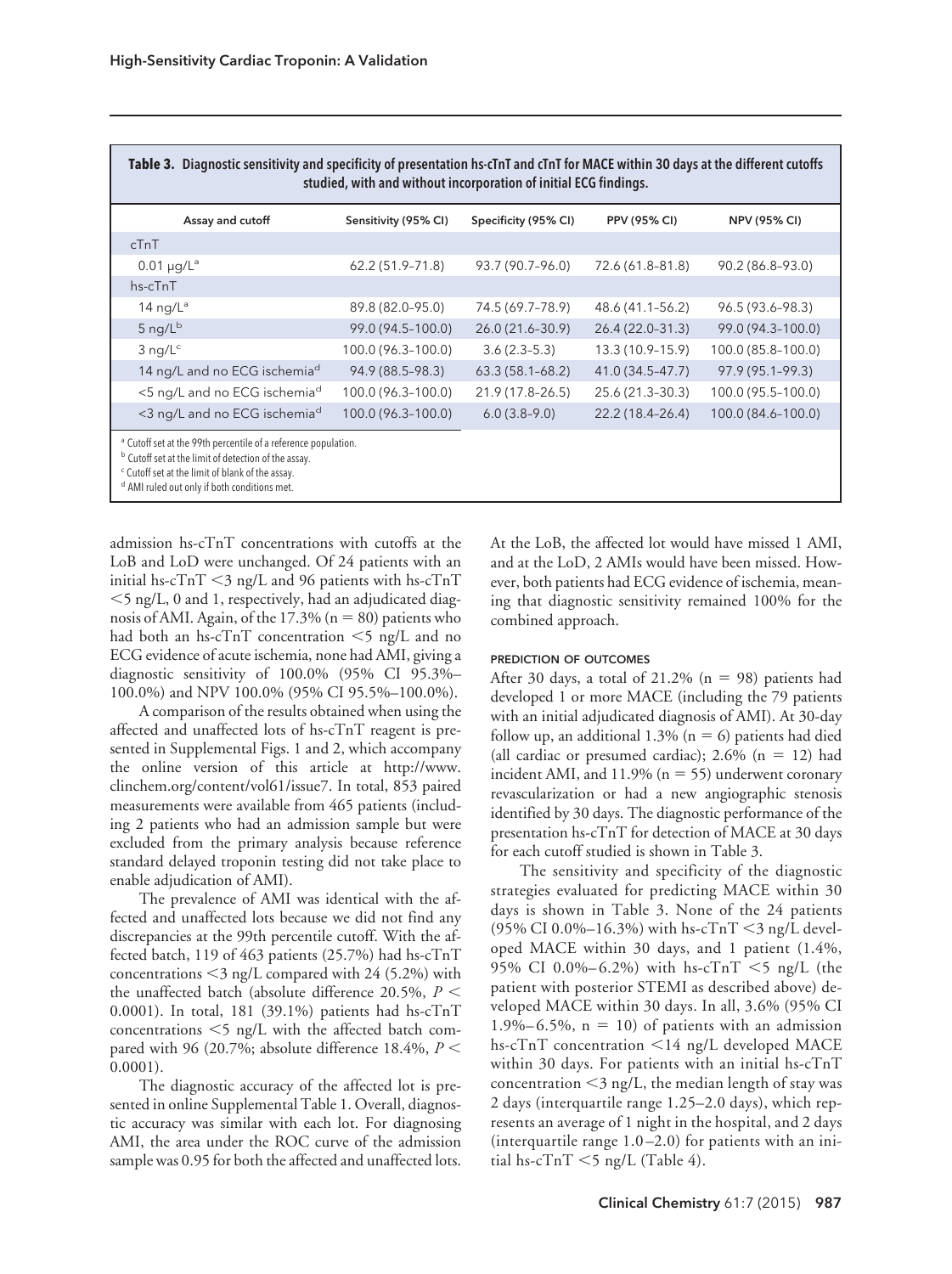| Table 4. Length of stay according to initial hs-cTnT. <sup>a</sup> |                      |  |
|--------------------------------------------------------------------|----------------------|--|
| Initial hs-cTnT value                                              | Length of stay, days |  |
| All                                                                | $2(2-7)$             |  |
| $<$ 5 ng/L                                                         | $2(1-2)$             |  |
| 5-13.99 ng/L                                                       | $2(2-3)$             |  |
| $\geq$ 14 ng/L                                                     | $6(3-12)$            |  |
| <sup>a</sup> Data are median (interquartile range).                |                      |  |

# **Discussion**

For the first time in a prospective study, we have validated that an AMI can be ruled out by a single blood test at the time of initial presentation with extremely high negative predictive value in patients with very low hs-cTnT concentrations. These data fill an important void, since none of the prior studies had complete ascertainment of late samples, and thus late concentration increases were possible. However, only 5.2% of patients had values below the LoB (3 ng/L) of the assay. Use of the LoD (5 ng/L) as a cutoff also had high negative predictive value (99.0%) but would have missed 1 AMI in a very early presenter in whom the AMI was diagnosed on ECG.

If this strategy were applied to patients without ECG evidence of ischemia/infarction, use of the LoD cutoff could have enabled the immediate discharge of 17.3% patients with 100% negative predictive value. Taken in conjunction with the similar findings previously reported (although late values were rarely available in that study) *(7 )*, this work confirms the potential value of using low hs-cTnT concentrations to facilitate safe early discharge in practice.

Our data also provide information concerning the mechanisms of this effect. It may be true that this strategy takes advantage of the high sensitivity of the assay being used to detect cardiac injury at an early point in time. However, those individuals without cardiac comorbidities are known to have lower values of hs-cTnT, even below the 99th percentile upper reference limit. Thus, this approach may work in part by identifying a population that is at low risk for the development of cardiovascular events at baseline as well as the early detection of acute cardiac injury. Hospitals in which larger numbers of young and other low-risk individuals are evaluated may find this approach even more attractive. These differences may be the reason for the much lower frequency of low values in our study compared with the Bandstein et al. study *(7 )*.

The proportion of patients eligible for early discharge may be greater when troponin concentrations are combined with other clinical information as part of a clinical decision rule such as the Manchester Acute Coronary Syndromes (MACS) decision rule, which has been validated prospectively in this cohort *(14 )*, or as part of a multimarker strategy. For example, use of the LoD of a high-sensitivity cardiac troponin I assay and plasma glucose has been reported to have a 100% diagnostic sensitivity to rule out AMI *(15 )*.

The implications of this strategy would be that patients with a hs-cTnT concentration  $>5$  ng/L and no ECG ischemia would not necessarily have AMI ruled in but would undergo serial troponin testing, at which point further patients could have the diagnosis ruled out. Although there may be some patients who rule in late after symptom onset, very low, unchanging hs-cTnT values over just a few hours may rule out much of the remainder of this population.

We have also presented data regarding the impact of a calibration shift in hs-cTnT reagents on the results at low troponin concentrations. Our findings suggest that the calibration shift is likely to have had little impact when results were dichotomized at the 99th percentile. However, we did note an impact at low troponin concentrations. In particular, the proportion of patients with concentrations below the LoD fell significantly when an unaffected batch was used. This highlights the importance of noting whether affected lots were used when interpreting the findings of previous research evaluating cutoffs below the 99th percentile. The results of investigations using affected reagents should be interpreted with caution, as external validity may be limited. Notably, these findings agree with those reported by Kavsak et al. in a retrospective review of hs-cTnT concentrations measured with unaffected and affected lots over time*(16 )*. In that study, the proportion of patients with detectable troponin concentrations fell with the affected lots, suggesting a downward shift at low concentrations. However, there was no significant change in the proportion of patients who had hs-cTnT concentrations above the 99th percentile, again suggesting that the clinical impact of the calibration shift at that cutoff is minimal *(16 )*.

Several limitations are noted. Although these data are the first prospective data with this assay, they are observational and as such demonstrate the efficacy rather than the effectiveness of the rule-out strategies evaluated. To determine the true effects of the rule-out strategy when used in practice, interventional trials will be necessary. Second, the data presented here are from a single center. It remains necessary to consider the findings at other centers with different populations to ensure external validity. Third, in this study a lower proportion of patients had an undetectable troponin than in previous work. This may be due to differences in patient cohorts or between-batch variation in hs-cTnT reagents. The latter warrants further investigation.

There have also been concerns about the precision of troponin assays at low concentrations below the 99th percentile as well as other interferences such as hemolysis *(17 )*. Although the findings from cohort studies such as